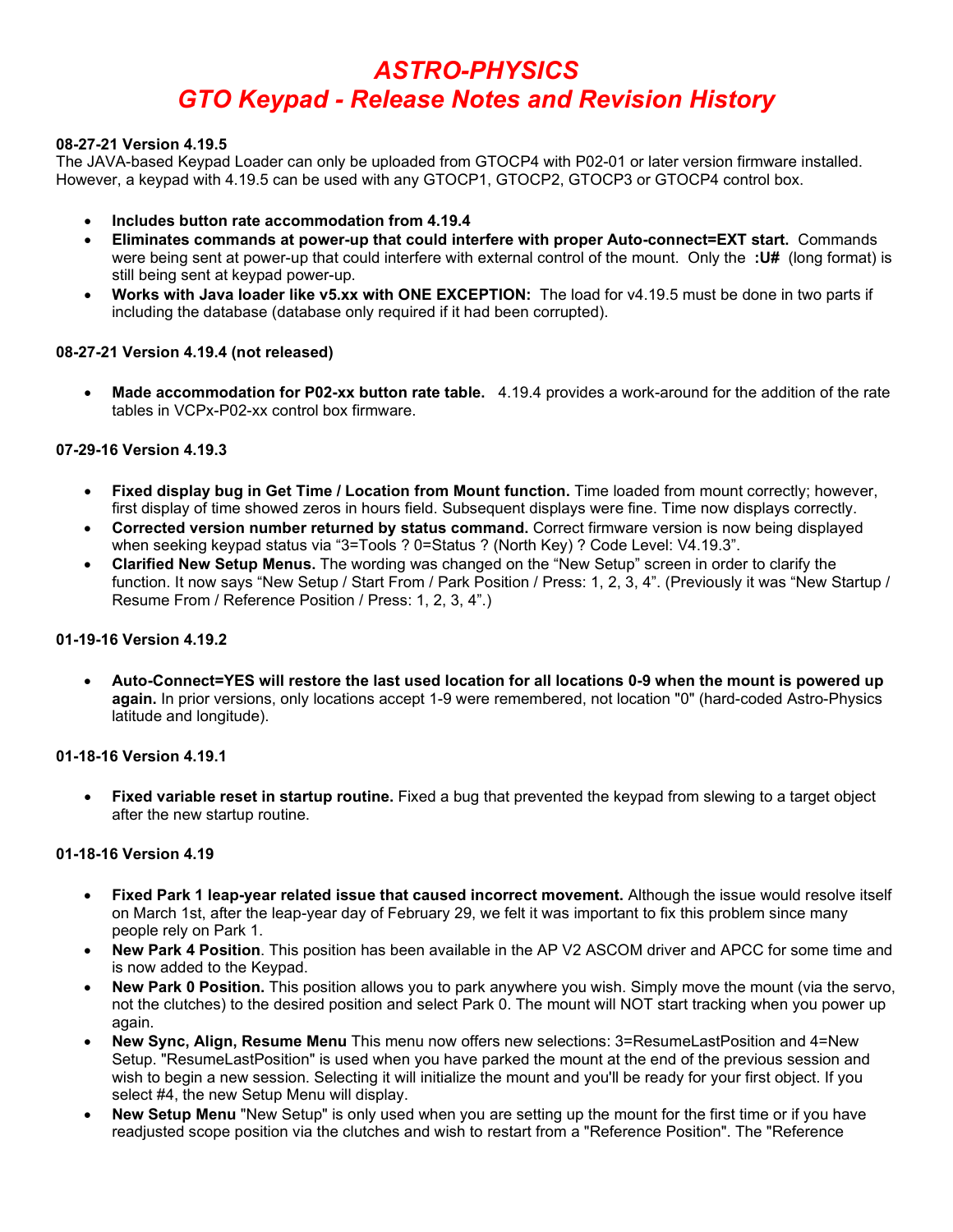Position" can be eitiher 1,2,3 or 4. If using "Reference Position", you must be certain that your mount is actually in that position, otherwise, the misinformation will cause the mount to be lost.

• **New Park/ Mount Options Menu** In addition to the expanded park position selections discussed above, additional mount types are available for selection: Mach1GTO, 1100GTO, 1600GTO and 3600GTO.

#### **??-??-?? Version 4.18 - Not released**

#### **10-20-08 Version 4.17**

• **Fixed Initialization Freeze-up.** A bug was discovered in the initialization process of version 4.16. It likely was also present in v.4.15, but this has not been confirmed, since very few keypads were ever programmed with v.4.15. Keypads would sometimes freeze up during initialization, especially when resuming from reference Park 1.

#### **07-03-08 Version 4.16**

• **Real-Time Clock Functions.** It was discovered that version 4.15 would disable the real-time clock in older keypads with serial numbers of 1490 and earlier (purchased before April, 2002). When v.4.15 was loaded into these older keypads, the real-time clock stopped functioning due to a memory allocation issue in the smaller memory of the older keypads. There was no damage done to the clock, and clock function could be restored by simply re-loading v.4.12, or by loading the newest version.

#### **03-24-08 Version 4.15**

- **Eastern Longitudes.** The accuracy of eastern longitude values that are sent to the mount has been improved by including minutes in the calculation. We are unable to add seconds into the calculation at this time, due to memory space limitations in the keypad.
- **Eastern Time Zones When Polling the Mount.** The 3=Get Time/Loc FrMnt command (how you "poll" the mount) now returns correct time zone values for people in eastern longitudes using the GTOCP3 control box. (GTOCP1 & 2 control boxes already returned the correct time zone values in version 4.12 and continue to do so in version 4.15)
- **Shipping Notice.** Because these changes only applied to eastern longitudes, a small number of keypads with v.4.12 were shipped to US addresses after the date referenced above.

#### **09-06-04 Version 4.12**

- **GMT and LST issues for E longitude.** Fixed bugs. Keypad will correctly interpret all E longitude data when polling the mount for location, time and time zone data. (This was found to NOT be completely correct. See v4.15 above.)
- **Set Date & Time.** Fixed bug that caused LOC:-3 display in 4=Time/LST and error message when Set Date & Time screen was selected under some circumstances.
- **Auto-Connect set to YES.** Fixed bug. Locations 2-9 will Auto-Connect correctly.
- **RESET command.** The keypad will reset all user-defined values to the default setting of 0 in real time.
- **Error checking in Site Location Data screen**. Only N-S-E-W values will be accepted. If incorrect, you will get an error message.

#### **08-28-04 Version 4.11**

- **Resume from Park**. Fixed bug. Now works properly.
- **Site Location Data screen.** Changed name from Set Site Location to more clearly define its function. Also fixed bug. If you press MENU when exiting Site Location Data screen, it will not impact the location display of 4=Time/LST screen.
- **Sync command in Messier, NGC and IC input screens**. The Sync command was removed from this screen since it was not valid. You must press >NEXT twice to enter the Sync command screen.

#### **08-26-04 Version 4.10**

- **PEM state.** Fixed bug. Will automatically change to Play after recording.
- **RA/Dec readout.** Fixed bug. N-S-E-W buttons will work correctly.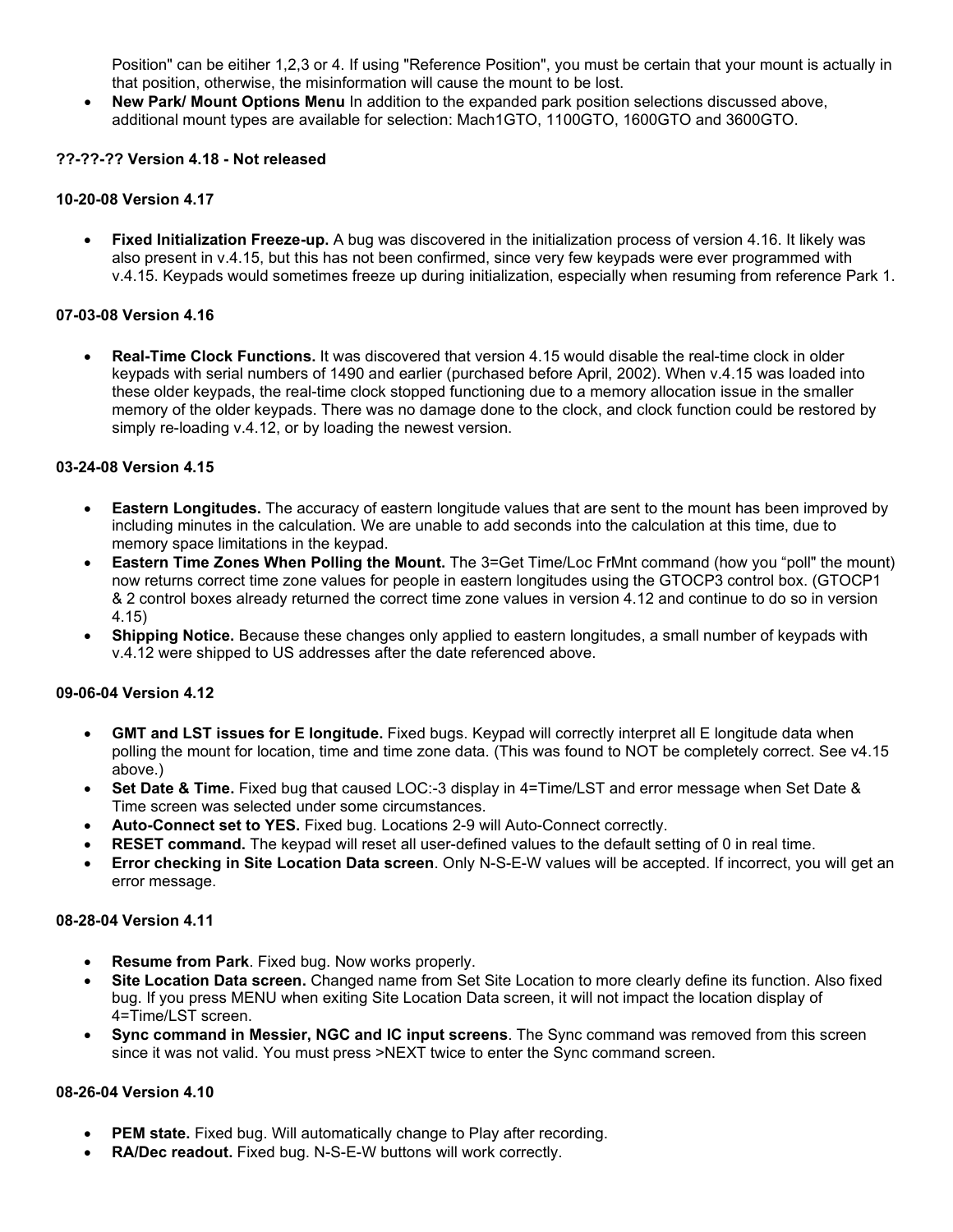- **RA/DEC/REV button**. Fixed bug. The Re-calibrate command now works properly.
- **Meridian Delay settings.** Are no longer saved from previous session. You must set up meridian delay for each sessioni to prevent unintended consequences.

#### **02-16-04 Version 4.07**

- **Re-designed menu system.** Startup and setup displays have been re-designed for easier use and access. Other displays are totally new. Please look through all of the menus to make note of the changes before you go out observing.
- **Full cursor control in all entry areas.** The keypad's cursor can be moved backwards and forwards with the <PREV and NEXT> in all of the areas where data is entered. Great for fixing any mistakes you make without having to start from the beginning again. This feature will be especially handy for time and location settings. When you hit the last column of entry data the cursor will move back to the start. You must press GOTO to save or to run your entry or MENU to exit from the screen.
- **All entry screens will only enter or save when GOTO is pressed also pressing MENU will exit you from any screen with the entered data being lost**. Adds built in confirmation of all entries.
- **Saved variables.** The keypad will now store the important user variables, tracking, slewing and guiding rates and other settings, after it is shut down or unplugged.
- **Four button (N-S-E-W) + Stop Now available throughout the keypad, in all menus, object screens and most input areas.**
- **Guide speed / button speed settings.** Separate settings for external auto-guider operation and button speeds. Auto-guider settings of .25, .5, 1x are now independent of the button speed settings.
- **New +/- routine/display to change button speed.** Now permits auto-guide value to be changed on this menu as well.
- **Start from Reference Park**. This allows you to start the mount in the field by placing the telescope in Park1 position for quick daytime polar alignment.
- **External auto connect.** Now you can start the servo from an external computer and send time, date and location from that source at startup without having to unplug the keypad each time. This insures that the keypad, mount and computer will all be synchronized with each other automatically. The keypad will go directly to the Main Menu as soon as the external program initializes the mount. All values of time, date and location will be transferred to the keypad. The keypad can then be used in the normal manner at any time.
- **SmartGuide control.** Adds variable speed capability to both axes. Designed to null out drift during unguided exposures. Great for tracking slow-moving, non-sidereal objects such as lunar craters, comets and asteroids.
- **Get time and location from mount.** You can now ask the mount for the time and location and set that value to the keypad. This value could be sent to the mount via your external computer program. This allows the mount, the keypad and external computer to all be in sync.
- **9 Locations.** Longitude, Latitude and time zone now can be set to 9 different places. We suggest noting them on a piece of paper on the back of your keypad so that you can keep track of them all.
- **Altitude/Azimuth display.** Added to real-time RA/DEC display. ALT/AZ values change as mount is moved in RA/DEC directions. With tracking rate set to zero, mount can be positioned for fixed targets to any Alt / Az point.
- **Altitude/Azimuth input.** This new option allows you to slew to any position in the sky as long as you know it Altitude and Azimuth angles.
- **New local horizon limit setting.** Useful for keeping your telescope from slewing to objects below your observing site's horizon.
- **Audio feedback with Recalibration command**. You will now hear a beep when you re-calibrate the mount to let you know that it has done it. Re-Calibrate has also been removed from the objects menu. It is still located in the RA/DEC/REV screen 9=Re-Calibrate.
- **What's Up Now Tied to horizon limit as well using the M, NGC, and IC databases of objects in the keypad.** What's up Now function will suggest objects to view based on what is actually above the horizon at the time 'What's Up' is requested.
- **Auto initialization routine.** Detects when new firmware is loaded to the keypad and if saved values need to be re-initialized. This new 'power on' routine will now auto-decide if the keypad needs to be re-set to factory defaults when new saved values are added. When a new future release of the code is loaded into the keypad, the user will no longer have to manually reset all his/her custom keypad settings, i.e. locations and daylight savings.
- **Full error checking.** Added to Location, Date/Time, RA/DEC, Alt/Az entry with notification if entry is not valid. Will not allow impossible settings.

#### *Version 3.2 These features are only available as a download when combined with version 4.0 above.*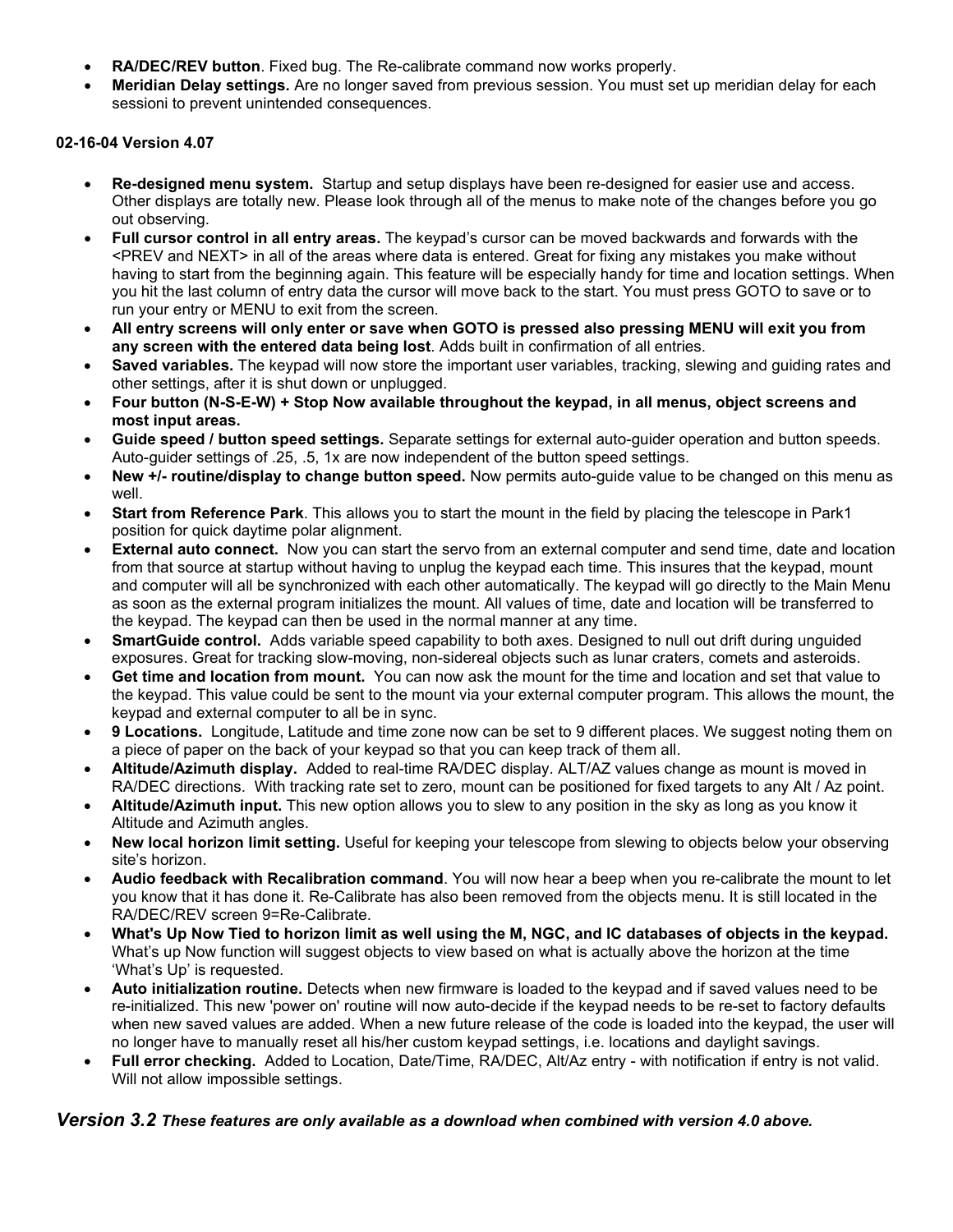- **Sun warning**. A warning displays when you request an object or RA/Dec position that is within 15 degrees of the sun. The note will not display during the park function.
- **Database level and program code level display**. Allows you to check your version number for the program code (this number also displays on Main Menu) and database level. In order to update or download the database from the internet (feature available soon), you must have version 3.2 installed on your keypad.

### *10-29-01 Version 3.09*

- **Site Menu**. Opening location selections on Site Menu will no longer impact current location setting in keypad (problem introduced in version 3.08).
- **Time/LST**. Current location display changed, i.e. LOC:1.

## *10-24-01 Versions 3.08*

- **Park 1**. Parks on correct side of mount East of Greenwich.
- **RA/Dec Number Entry**. After number entry, keypad goes to Objects Menu.
- **Park**. Stop and Main Menu buttons active while mount is parking. Other buttons are inactive.
- **Load**. Will ask for confirmation.
- **Time/LST**. Added new display that shows active location selection.
- **Programming for new keypads (in-house use only)**. All defaults will be set to zero, button rate set to 64x.

### *10-09-01 Version 3.07*

- **RA Backlash setting**. Correct settings 6-9 for 400 and 600EGTO.
- **Solar Menu**. Stop now works when Solar Menu is displayed.

### *09-12-01 Version 3.06*

- **Auto-start**. No entries are needed to start the hand controller. Calibration is automatic. Use this feature if your mount is permanent, polar-aligned and your telescope has not been moved since the previous observing session. Must have version "C" or above.
- **Auto-link.** The hand controller can be removed and re-attached to the servo box without need for recalibration. Version "C" or above is required.
- **Auto-park.** The telescope can be parked in any orientation.Simply remove the power and the mount will remember where it is. Version "C" or above is required.
- **Sync.** The telescope can be synchronized with any star in the star list, which now includes the major solar system objects. No need to go through the polar alignment routine if you are already polar-aligned. Version "C" or later needed.
- **Meridian swap delay.** The point where the scope swaps sides can be advanced or delayed from 1 to 6 hours (essentially from eastern to western horizon). This feature must be used carefully so that telescope does not strike the pier. Version "C" or above.
- **Recalibration.** Can be accessed in various menus by pressing the RA/DEC/REV button, as well as button #9 when you are in the Objects Menu.
- **Continuous update of current position.** Pressing the NEXT > button in the Objects Menu changes the readout into digital setting circles with continous display of RA and Dec positions. The RA and DEC co-ordinates update continuously as you slew with the N-S-E-W buttons.
- **Park.** The mount will go into standby mode after reading the park position. The RA tracking will stop.
- **Solar Menu.** The solar menu contains all planets, sun and moon on one menu. No scrolling to a second screen.
- **Daylight savings.** This setting is now on the Set Date & Time Menu. When you change one, you can change the other at the same time, if needed.
- **Park positions 1,2,3.** Added stop ability in this parking function to abort the request to park the telescope. If you stop, the Park Menu will appear on the display.
- **Object data.** Can be requested before moving to an object. Press the NEXT > button to see the object data (magnitude, constellation, object type).
- **Photographic timer.** You can now change the N-S-E-W button rate while the photographic timer is running. Press the +/- button and select rate from the display.
- **PEM (Permanent Error Memory).** Press the +/- button to change the N-S-E-W button rate while you are recording.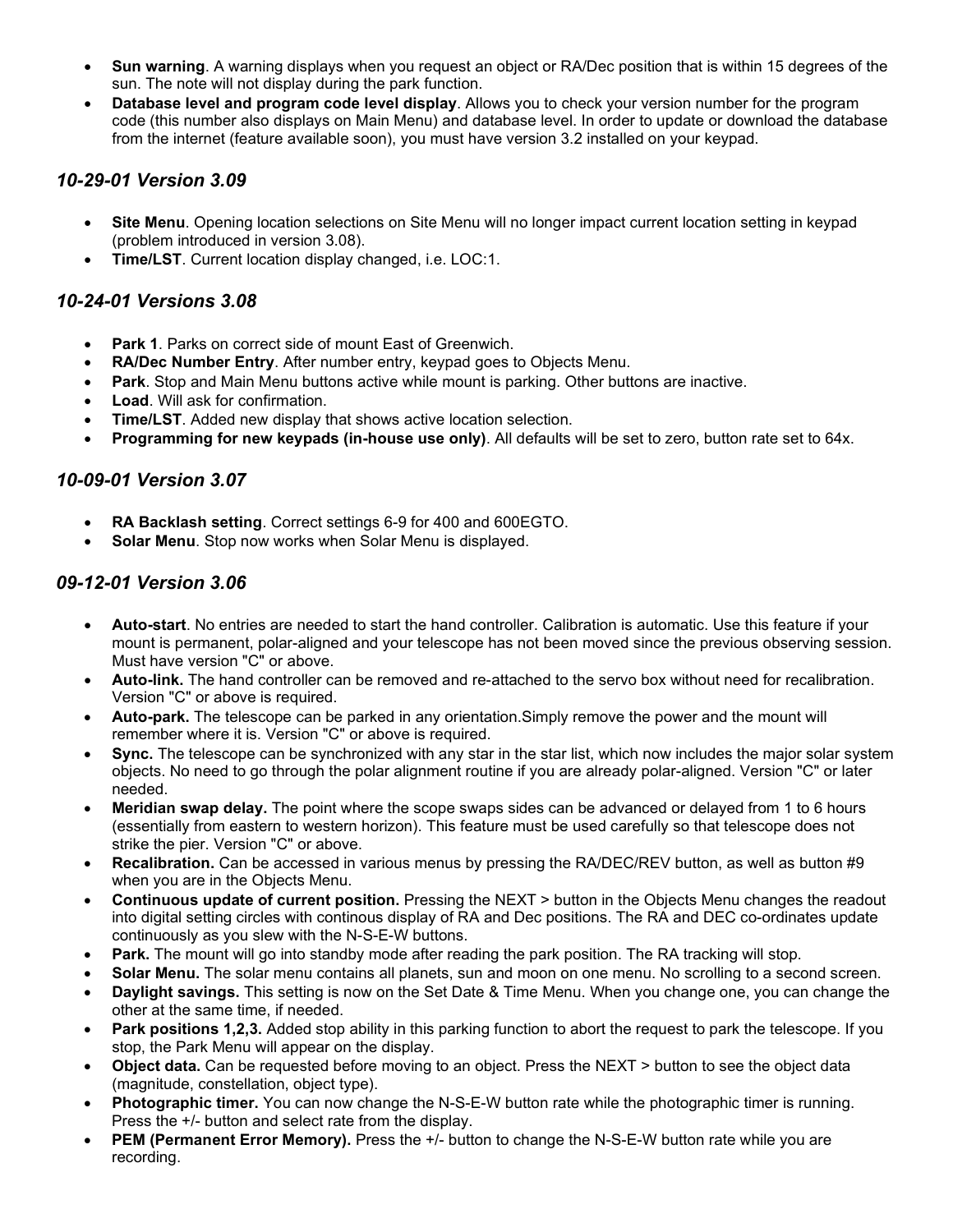- **Button speed menu.** Use the  $+/-$  button to enter and exit. This button is active when N-S-E-W buttons are active. Also active when in PEM menu.
- **Status.** The Main Menu includes a Status button selection, which will, under normal circumstances, state "All Systems Go." Other error messages are possible including "Motor Stall" and "Low Battery". The error messages will display when there is a problem with the communication between the keypad and the mount. Version "C" or above required.
- **RA/Dec Position Memory.** A special feature that allows you to save the RA/Dec position of one object to memory, go to another object, then return to the original position.
- **Button Speed Menu.** Use  $+/-$  button to enter and exit from this menu.
- **Reticle setting.** Save at end of session and recall for new session.
- **Photographic timer.** Fixed countdown for time over one hour.
- **Solar menu.** Press GOTO to initiate slew, makes it consistent with other menus.
- **RA/Dec Rev button.** Exit by pressing RA/Dec Rev button.
- **PEM function.** Save on/off setting at end of session and recall for new session.
- **Atmospheric refraction calculation.** Improved the calculation.
- **Precession of catalog objects.** Improved the precession calculation.
- **Common Object Names Tour.** Added ability to scroll names more quickly.
- **RA/Dec entry screen.** Press GOTO to initiate slew, makes it consistent with other menus.
- **Stop function in RA/Dec entry screen.** Stop button now works when you initiate a slew from the RA/Dec entry screen.
- **Version numbers**. Added to Main Menu screen.

### *December 1999 version 2.6*

Fix park function which didn't work properly if RA button had been reversed.

### *06-02-99 version 2.5*

- Park functions work correctly in Southern Hemisphere.
- Improved declination backlash range for 400GTO.
- Prevent user from bypassing Startup routine in location selection and Cal. Menu screens. In previous versions, it was possible to press MENU and escape the Startup, however then the mount was not calibrated.
- If a user still manages to bypass the Startup routine at the Cal. Star selection screen by pressing MENU, the keypad will send the data for the reference park position (see the manual for discussion of this position).

# *01-30-99 version 2.4*

• Revised park function to include Park 1, Park 2 and Park 3. When you select one of these park positions, the mount auto-slews to one of the following locations: Park 1 - the scope will be level and pointing north. Park 2 - the scope will be level and pointing east. Park 3 - the scope will point to the pole. You can use the Park 1 position (also called reference park) with a bubble level to polar align your telescope in the daytime or when you can't see Polaris.

### *01-14-99 version 2.3*

- N Polar Calibration routine changed. Previously, the user had to manually move the telescope to the next calibration star, and then the scope would slew back to Polaris. Now, the user moves the scope manually to the first star, then all subsequent movements are automatically slewed with keypad controller. Each time you use the N-S-E-W buttons to center a star, then press Menu, you recalibrate.
- Two Star Calibration routine has been simplified. Probably easiest to compare instructions to see the differences. Now the user goes to a star and makes adjustments halfway with N-S-E-W buttons and the remaining half with the alt-az adjusters. When the user selects Menu to exit, the mount recalibrates and you can either go to another star or exit the program.

### *11-12-98*

• Reword screen that comes up when push "+ -" button. Used to display, i.e. "guide speed: 64 x", now displays "button rate: 64x".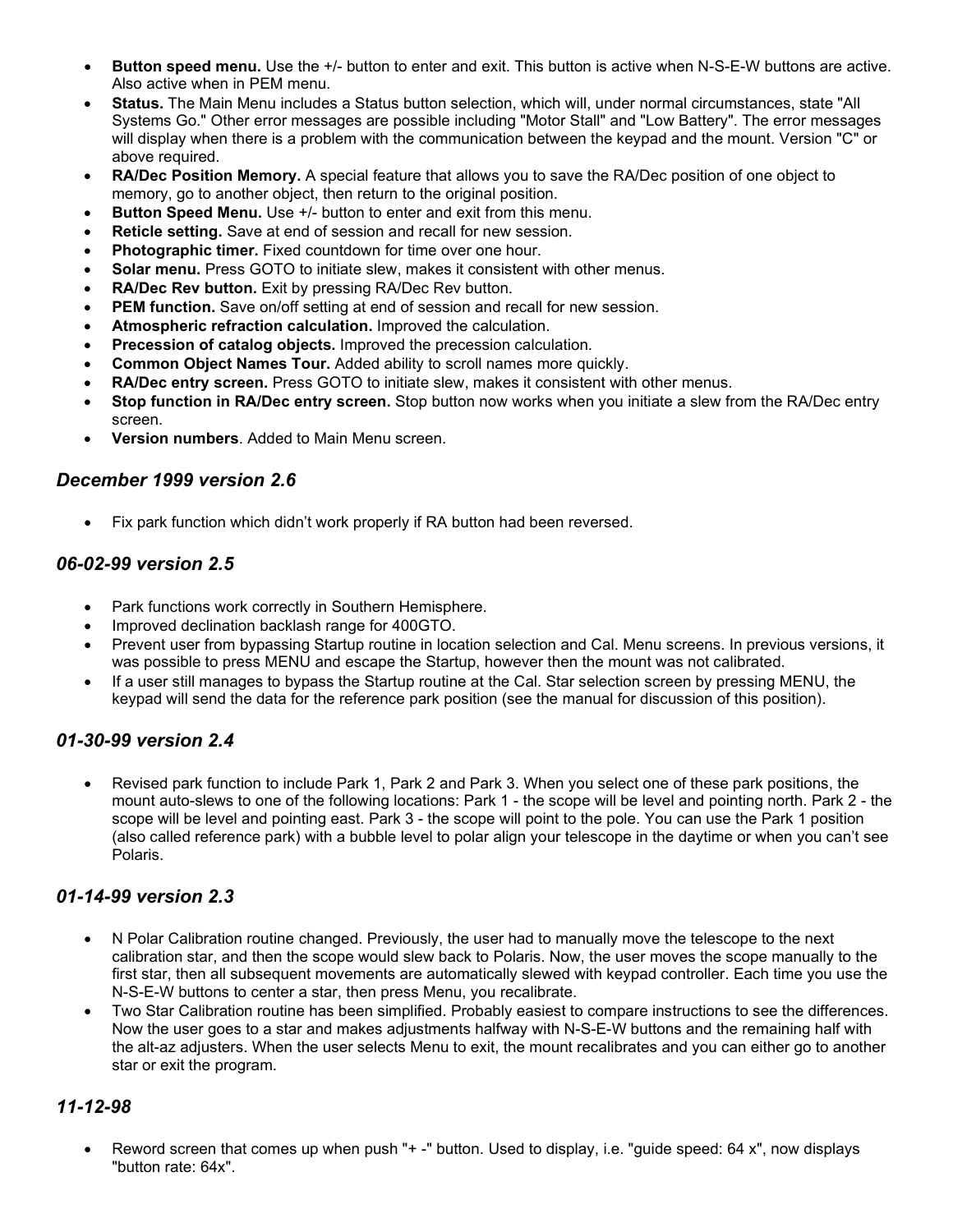### *11-2-98 version 2.2*

• Allow user to change button rate at five additional places in the program. Pushing "+-" button brings up screen that allows you to change button rate. Button rate can be changed when you are in these functions: "Pick star" screen in startup procedure, 'cal star" screen in startup procedure, "objects menu" screen, screen that displays after you slew to an object, RA/Dec coordinates display that is accessed by next button after you slew to object. These are places that the user is likely to need this feature. The screen displays "guide speed: <rate> x", rates are from .25x through 1200x. Toggle through the selections using Prev< and Next> buttons.

### *9-15-98*

• Corrected remainder of objects that have -00 latitude (these had +00)

## *8-25-98 version 2.1*

- Fixed sign of declination number of Southern Hemisphere objects from + to -. Used to show + sign when displaying RA/Dec coordinates prior to go-to action.
- Will now go to objects between 0 and -1 latitude.
- Save position of common object names in Tours menu. When you go to a common object from this menu, then press Menu, the display will return to the screen that shows the last common object you viewed. If you go to other objects using other menus (Search, M, etc) then return to common names menu, the display will show the last common name object you viewed. Previously, it returned to the beginning of the common objects list each time.
- Save position of Stars/Constellation in Tours menu. When you go to a star in a chosen constellation, then press MENU, the display screen will return to the same constellation and screen as previous entry. Previously, it returned to the first screen of the constellation with the alpha star.
- Save position of Objects/Constellation in Tours menu. When you go to an object in a chosen constellation, then press MENU, the display screen will return to the same constellation and object screen as previous entry. Previously, it returned to the first screen of the constellation with the alpha star.

### *7-29-98*

• Fixed planets menu, which used to skip #1 and begin w/# 2 (if you pressed 1 accidentally, you got gibberish). Now #1 works properly for first selection.

### *7-21-98*

• Increased backlash compensation for 400 & 600E mounts

#### *7-18-98*

• Fix PEM (timer was not going off consistently)

### *7-16-98*

- Add N-S-E-W button function to Cal. Menu when star choice data is displayed
- Prevent observer from using N-S-E-W directional buttons in Center Polaris screen
- Put Focus selection in #2 spot in Setup1 so that people don't accidentally change the backlash setting which was in #2 spot

### *7-15-98*

- Removed Display Time/LST from Setup-2 menu
- Add RA Backlash to Setup-1 menu (new function)
- Moved Reticle adjustment to Setup-2